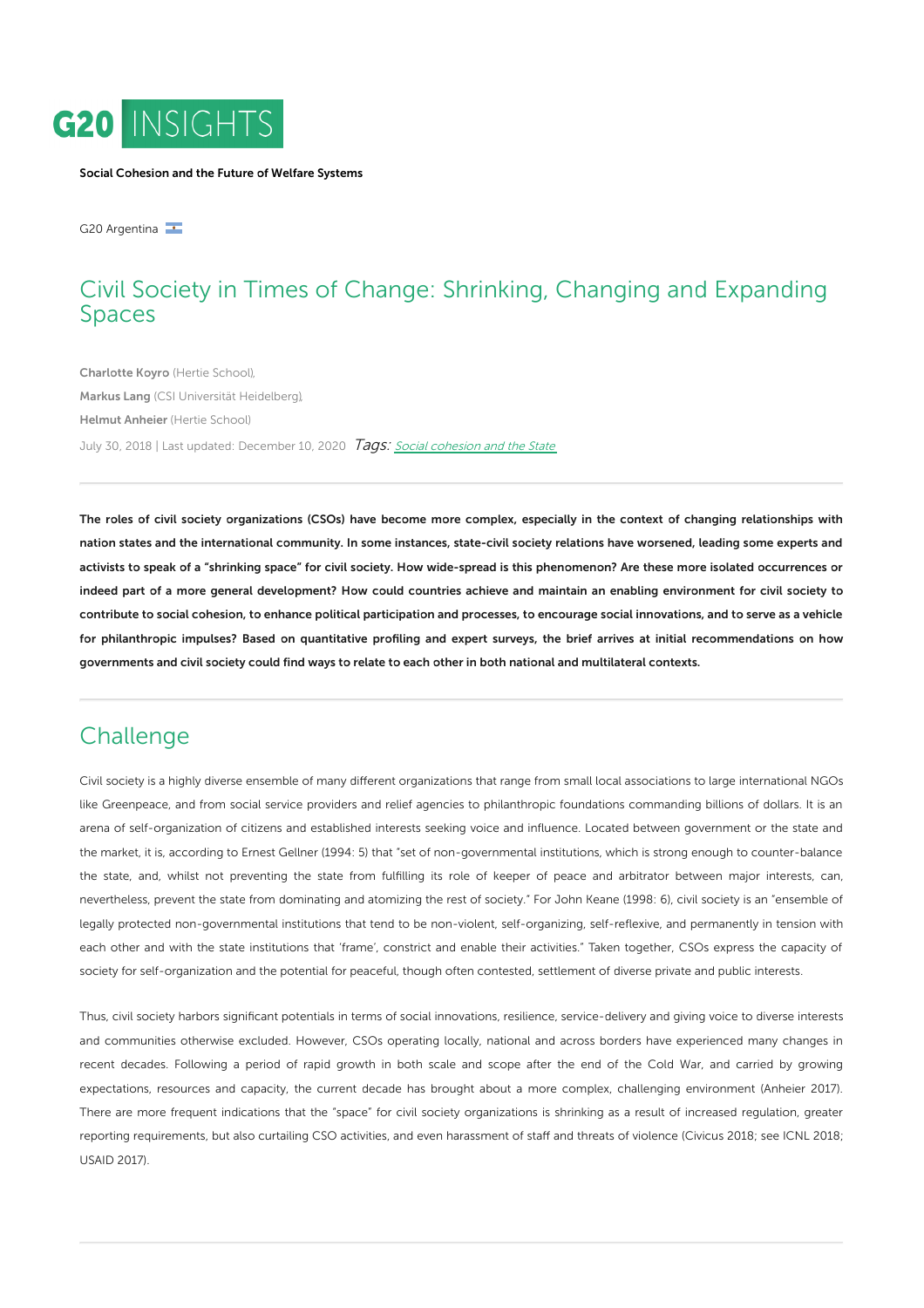# Proposal

To assess the state of civil society across the G20 countries, and, particular, to probe how wide-spread the shrinking of civil society space has become, we used available data from international social sciences projects. They measure the space for civil society organizations over time along three dimensions (Coppedge et al. 2018; see Appendix III for measurement details):

- Control of the formation of civil society: To what extent does the government achieve control over entry and exit by CSOs into public life?
- Control of the operations of civil society: Does the government attempt to repress CSOs?
- o Degree of Self-organization and Participation: Which of (the statements below) best describes the involvement of people in CSOs?
	- Most associations are state-sponsored, and although a large number of people may be active in them, their participation is not purely voluntary.
	- Voluntary CSOs exist but few people are active in them.
	- There are many diverse CSOs, but popular involvement is minimal.
	- There are many diverse CSOs and it is considered normal for people to be at least occasionally active in at least one of them.

We made no assumption that only minimal regulations of, and for, civil society would be needed; nor do we advocate regulations that could stifle the potentials of civil society nationally as well as internationally. The purpose here is to show how the space of civil society has changed in the course of the last decade, i.e., from just prior to the global financial crisis of 2008 to 2016. In a second step, we look into the policy context to gauge how countries manage to balance the potential civil society offers with the mandate of government of state and international organizations to serve as keepers of peace and arbiters between major political and economic interests.

The results presented in Appendix I are striking, and several stand out:

- Figures 1-3 do indeed confirm a general, gradual erosion of civil society space: values measuring freedom from government control over the entry or formation or exit or dissolution of CSOs are generally lower in 2016 than they were in 2008, as indicated by the red trend line. The same holds for government repression and self-organization and participation as well. While these values are lower, they are not lower in the sense that they would have dropped suddenly or by much. Nonetheless, the overall trend suggests some gradual erosion rather than dramatic decline.
- Few countries show overall improvements (Figures 4-6), and the great majority reveals a pattern of either stability or decline in some dimension of civil society space. By contrast, in no G20 country did civil society space expand considerable along all three dimensions (even though ceiling effects exist due to measurement), and in several countries did space contract to significant degrees, sometimes at already low levels. Specifically, Argentina and Canada reveal the most positive developments, as do Indonesia (until 2016) and Saudi Arabia, the latter by cautiously opening up a highly restricted civil society space in recent years. Germany, France and UK are more or less stable, while all others (Brazil, India, Mexico, Italy, Japan, Korea, South Africa, India, US) show a slow erosion or contraction in space in at least one dimension. China, Turkey and Russia witness a shrinking space.
- If we differentiate by regime type, Figures 7-9 show a slow erosion of civil society space in democracies and autocracies and a faster erosion in anocracies. In anocracies – regimes that are not fully autocratic, but also not democratic – (see Marshall et al. 2017), we see a faster erosion. This suggests that democracies may at least not actively seek to develop civil society space through reform efforts. Instead, they more or less passively letting civil society space slowly erode either through the impact of other policies (mostly antiterrorist, anti-corruption, and national security related legislations and measures) or lack of reform. It also suggests that autocracies are the clearest case of a shrinking (e.g., Turkey) and shrunk (e.g., Russia) civil society space, whereas for consolidated democracy, it would be better to speak of a slow process of erosion.

Of course, the relationship between civil society and government is complex and multifaceted. What are the policy rationales why government and CSOs develop some form of relationship? Economic theory offers three answers to this question, each casting CSOs in a different role: substitute and supplement, complement, and adversary (see Steinberg 2006; Anheier 2014, Chapter 8, 16).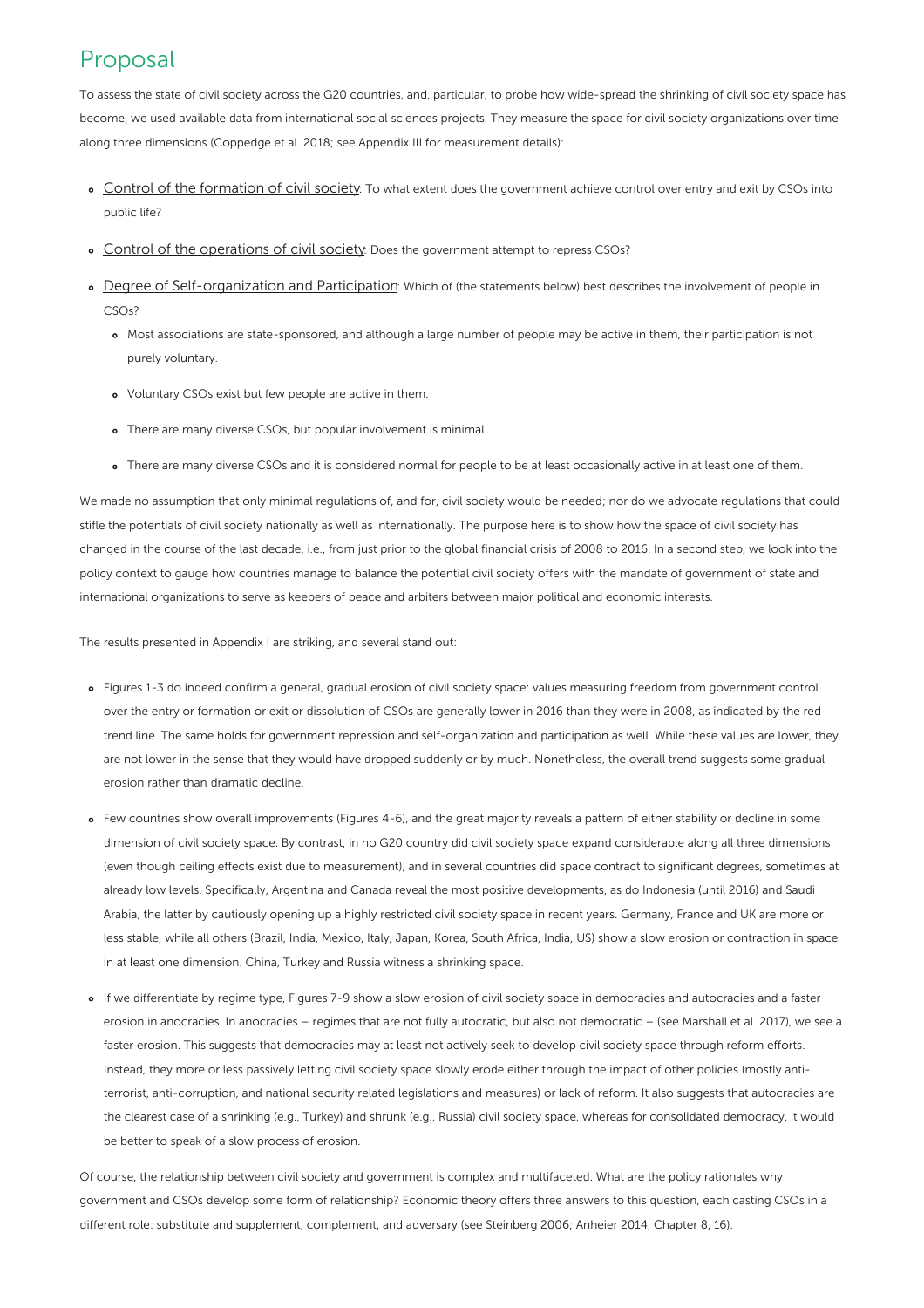The notion that CSOs are supplements and substitutes to government rests on the public goods and government failure argument first advanced by Weisbrod (1988): they offer a solution to public goods provision in fields where preferences are heterogeneous, allowing government to concentrate on median voter demand. CSOs step in to compensate for governmental undersupply. The theory that CSOs are complements to government was proposed by Salamon (2002), and finds its expression in the third-party government thesis whereby CSOs act as agents in implementing and delivering on public policy. Indeed, we find that service-delivery is a role CSOs assume with state support even in autocracies. CSO weaknesses correspond to strengths of government (public sector revenue to guarantee nonprofit funding and regulatory frameworks to ensure equity; and CSO strengths (being closer to actual needs, more responsive) complement government weaknesses.

The theory that CSOs and governments are adversaries is supported by public goods arguments (see Boris and Steuerle 2006) and social movement theory (Della Porta and Felicetti 2017): if demand is heterogeneous, minority views may not be well reflected in public policy; hence self-organization of minority preferences will rise against majoritarian government. Moreover, organized minorities are more effective in pressing government (social movements, demonstration projects, think tanks) than unorganized protests; however, if CSOs advocate minority positions, the government may in turn try to defend the majority perspective, leading to potential political conflict.

Young (2000) suggests a triangular model of government – civil society relations of complementarity, substitution, and adversarial. He argues that to varying degrees all three types of relations are present at any one time, but that some assume more importance during some periods than in others. It is the task of policy to balance this triangle.

To probe deeper into these issues, we asked a group of civil society experts (see Appendix III) three questions:

- What are the main challenges for CSOs, both domestically and in terms of cross-border activities, and what opportunities present themselves?
- What are likely trajectories for CSOs over the next five to ten years, especially with changing geo-politics?
- From a policy perspective, what could be the roles of national governments and international organizations in that regard? Are reforms and models of state – civil society relations being discussed?

We also asked if, in the course of the past five years or currently, changes to, or new, laws and regulations have been put in place or are being passed or envisioned that either facilitate and improve or complicate and worsen the establishment and operations of:

- o domestic CSOs;
- international CSO headquartered abroad and working in the country;
- domestic CSOs working internationally.

Table 1 in Appendix II presents a synopsis of answers received along three dimensions: the state of civil society, the implications for its expansions, stability or contraction, and the need for reform and dialogue. While Table 1 offers a rich portrait of the diversity of civil society, its relationships with governments, and its trajectories across G20 countries, there are also four overarching results:

- the general trajectory of a slow erosion in most consolidated democracies is confirmed, as are the developments in anocracies and autocracies, although the expert reviews add important nuances;
- few countries have open, proactive dialogues in place to review civil society government relations; the most common pattern is the absence of a policy engagement rather than some form of contestation;
- fewer countries still have reform efforts under way, even though a general sense of reform needs prevails among expert opinions;
- most countries seem to do little to stem the erosion, perhaps out of unawareness, lack of civil society activism and organizational a capacity to find a common voice, or the absence of political will on behalf of governments.

More specific results are:

There are characteristic "pendulum policies" in a number of G20 countries with more pronounced differences between center-right and center-left governments that tend to politicize the relationship with civil society and contribute to inconsistencies over time;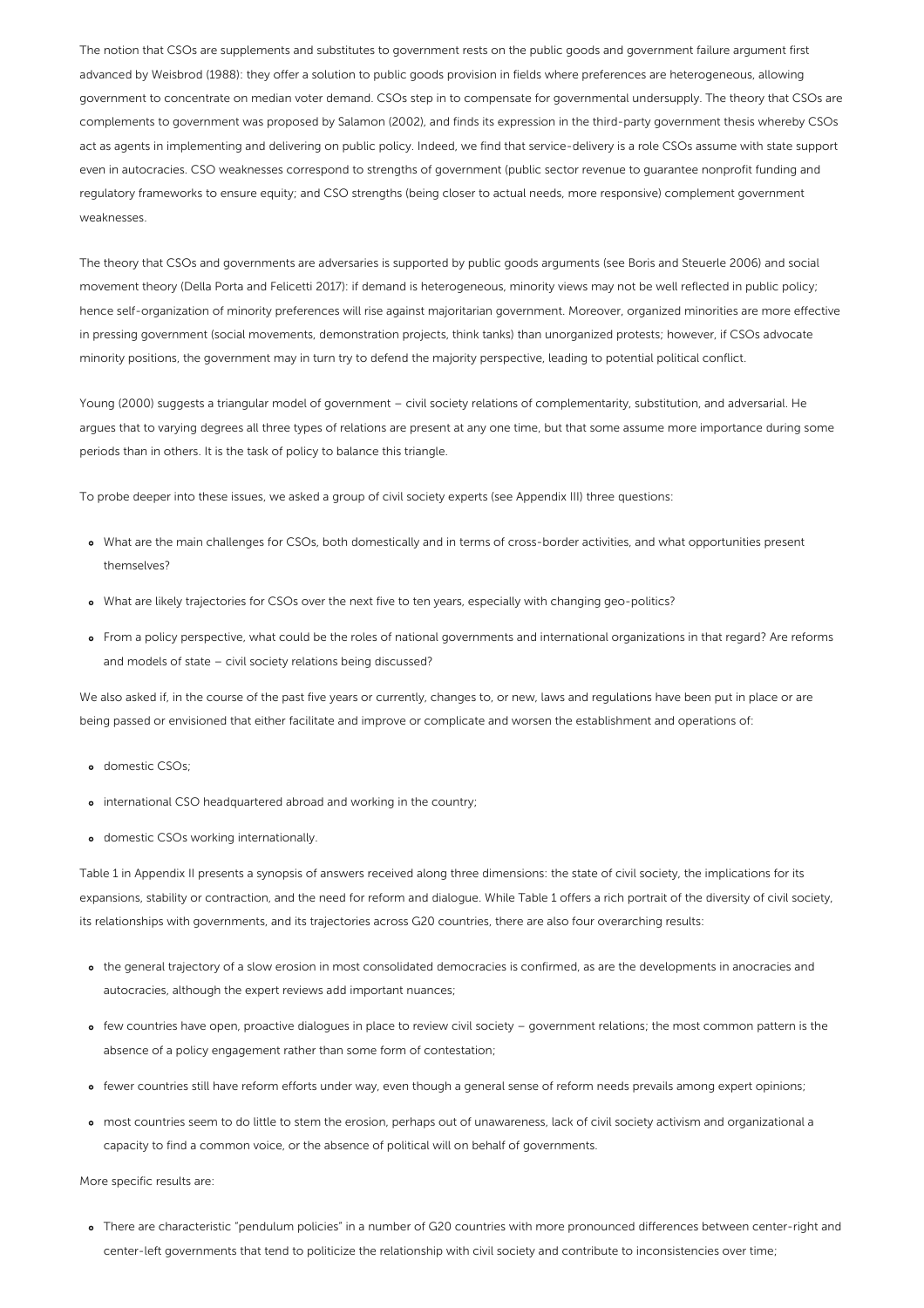- Several G20 countries have seen the need to respond to the hybridization of CSO, especially around service-provision, and established new forms like social enterprises or public benefit corporations as part of an effort to modernize regulatory frameworks;
- Government bureaucracy is seen as a major stumbling block to more efficient relations, especially in middle-income countries; there is a need to simplify registration processes and reporting requirements in particular; in some countries, registration is also used as a tool to control CSOs and restrict their activities;
- Few countries have umbrella organizations for CSOs, which leads to disjointed civil society voices, and decreases advocacy capacity;
- Some countries establish dedicated government agencies for CSO oversight, control, and also development.

#### Proposal

The policy challenge is clear: How can the goals, ways and means of governments, and civil society be better coordinated and reconciled? What is the right policy framework to balance their respective interests while realizing the potential of civil society? What rules and regulations, measures and incentives would be required? How can the profoundly adversarial relations be transformed into complementary or supplementary ones?

Civil society, challenged in many ways yet harboring huge potential, finds itself at a crossroads in many G20 countries. Against the backdrop of the erosion of civil society space, it is time to act and chart a way forward. Fifteen years after then Secretary General Kofi Annan initiated the first ever expert panel to examine civil society in a broader, international context (United Nations 2004), it seems urgent to revisit the role of CSOs in a geopolitical environment that has radically changed. There is an urgent need to cut through the cacophony of policies regulating CSOs and find ways to counter-act even reverse the general deterioration of civil society space.

Therefore, we propose an independent high-level Commission, managed and convened by the Global Solutions Council, to examine the often-contradictory policy environments for CSOs, and to review the increasingly complex space civil society encounters domestically as well as internationally. Working closely with, but independently of, the Civil-20 [\(http://civil-20.org](http://civil-20.org)) and the Foundations-20 [\(http://foundations-20.org](http://foundations-20.org)), the Commission is to make concrete proposals for improvements. The charge to the Commission would be to:

- Review the policy environment for CSOs and identify its strengths and weaknesses across the G20 countries;
- Propose model regulations for different legal and political systems, and reflective of levels of economic development;
- Point to areas for legislative reform as to the regulatory and enabling functions of the state;
- Identify best practices in government civil society as well as business civil society relations.

The Commission would report to the T20 and G20 meetings in Japan and Saudi Arabia, and present its interim findings at the Global Solutions Summits 2019 and 2020. What is more, it is time to explore the possibility of an independent future observatory of civil society, especially at the international level, perhaps linked to the Civil-20. The process for such an independent commission should be initiated under the Argentine Presidency of the G20, and to be taken up by Japan, as it prepares to take over the Presidency for 2019. At the G20 summit in Japan that year, the Commission is to report to G20 member states.

### References

- 1. Anheier, H. K. (2014). Nonprofit Organizations: Theory, Management, Policy (2 Revised edition). Abingdon, Oxon: Taylor & Francis Ltd.
- 2. Anheier, H. K. (2017). Civil society challenged: towards an enabling policy environment. Economics: The Open-Access, Open-Assessment E-Journal. https://doi.org/10.5018/economics-ejournal.ja.2017-29
- 3. Boris, E. T., & Steuerle, C. E. (Eds.). (2006). Nonprofits & government: collaboration & conflict. Washington, D.C: Urban Institute Press.
- 4. Civicus. (2018). State Of Civil Society Report 2018. Retrieved May 14, 2018, from https://www.civicus.org/index.php/state-of-civilsociety-report-2018
- 5. Coppedge, M., & Gerring, J.,& Knutsen, C.H., & Lindberg, S. I., & Skaanig, S-E., & Teorell, J., & Altmann, D., & Bernhard, M., & Cornell, A., & Fish, S., & Gierlow, H., & Glynn, A, & Hicken, A., & Krusell, J., & Lührmann, A., & Marquardt, K.L., McMann, K., & Mechkova, V., & Olin,